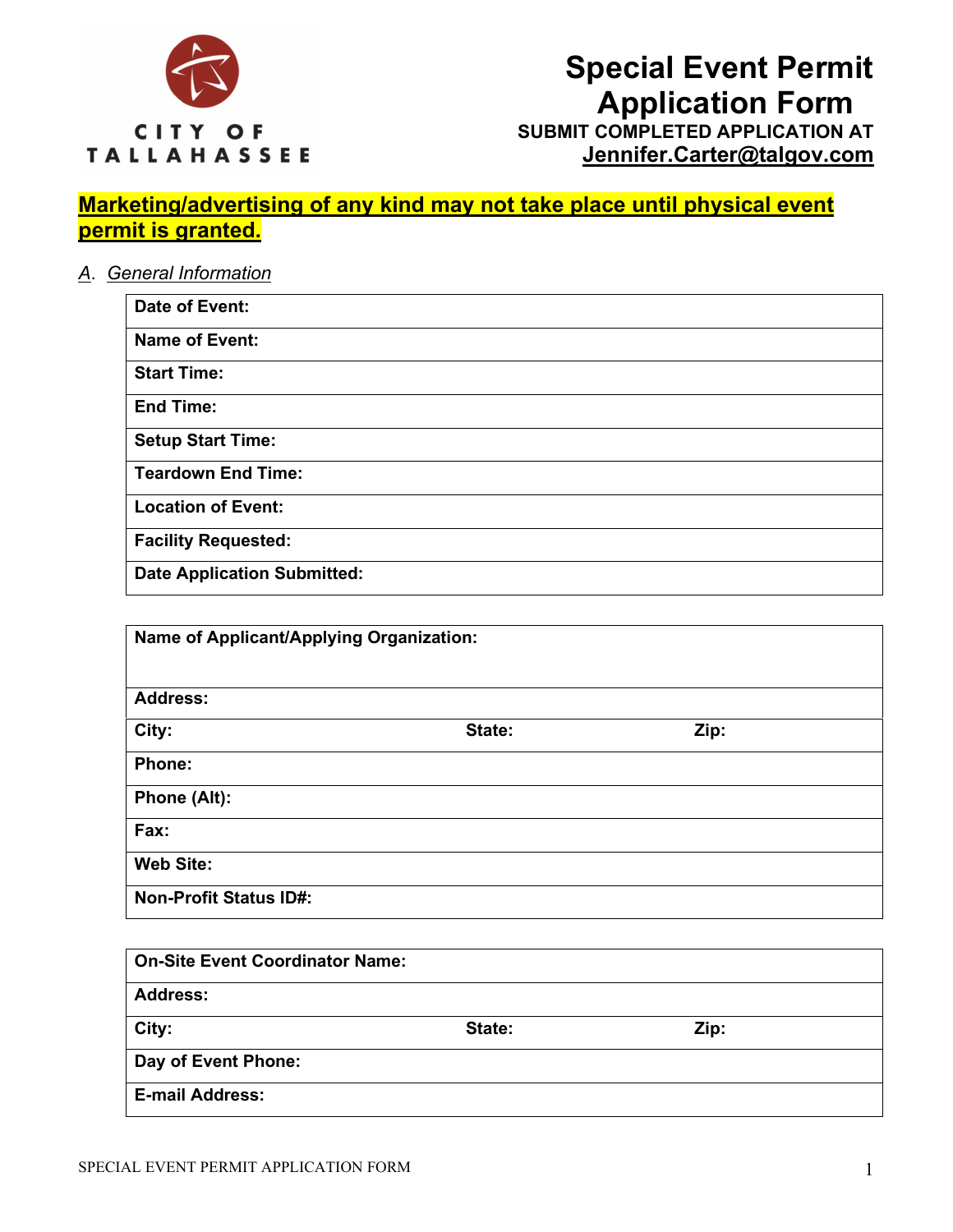# *B. Event Information*

| Type of Event: (Please circle all that apply)   |                            |                                    |  |
|-------------------------------------------------|----------------------------|------------------------------------|--|
| <b>Festival</b>                                 | <b>Block Party</b>         | <b>Public Assembly</b>             |  |
| <b>Walk/Run</b>                                 | <b>Concert/Performance</b> | <b>Parade/Procession/Motorcade</b> |  |
| <b>Other (Please List):</b>                     |                            |                                    |  |
| <b>Estimated attendance:</b>                    |                            | <b>Open to the Public:</b>         |  |
| Will fireworks be a part of the event?          |                            |                                    |  |
| If yes, who is responsible for displaying them: |                            |                                    |  |
| What type of entertainment will take place?     |                            |                                    |  |
|                                                 |                            |                                    |  |

# *C. Fees*

| Will there be an admission fee charged to the event?   | Amount: |
|--------------------------------------------------------|---------|
| Will fees be charged to exhibitors/vendors?            | Amount: |
| Will there be any additional activity fees charged?    | Amount: |
| Please list all additional activities (if applicable): |         |
|                                                        |         |
| Will there be charge for parking?                      | Amount: |

## *D. Vending / Concession*

**What type of vending will be present? (Crafts, Food, Exhibits, Beverage, etc.)**

**Do you request electrical services for vendors?**

**Do you request water services for vendors?**

**Are your vendors using generators?**

**Number of trash receptacles needed:**

**Will food and/or non-alcoholic beverages be served and/or sold?**

**Will alcoholic beverages be served and/or sold?**

**If caterers are being used, please list names and DBPR license number of each caterer:**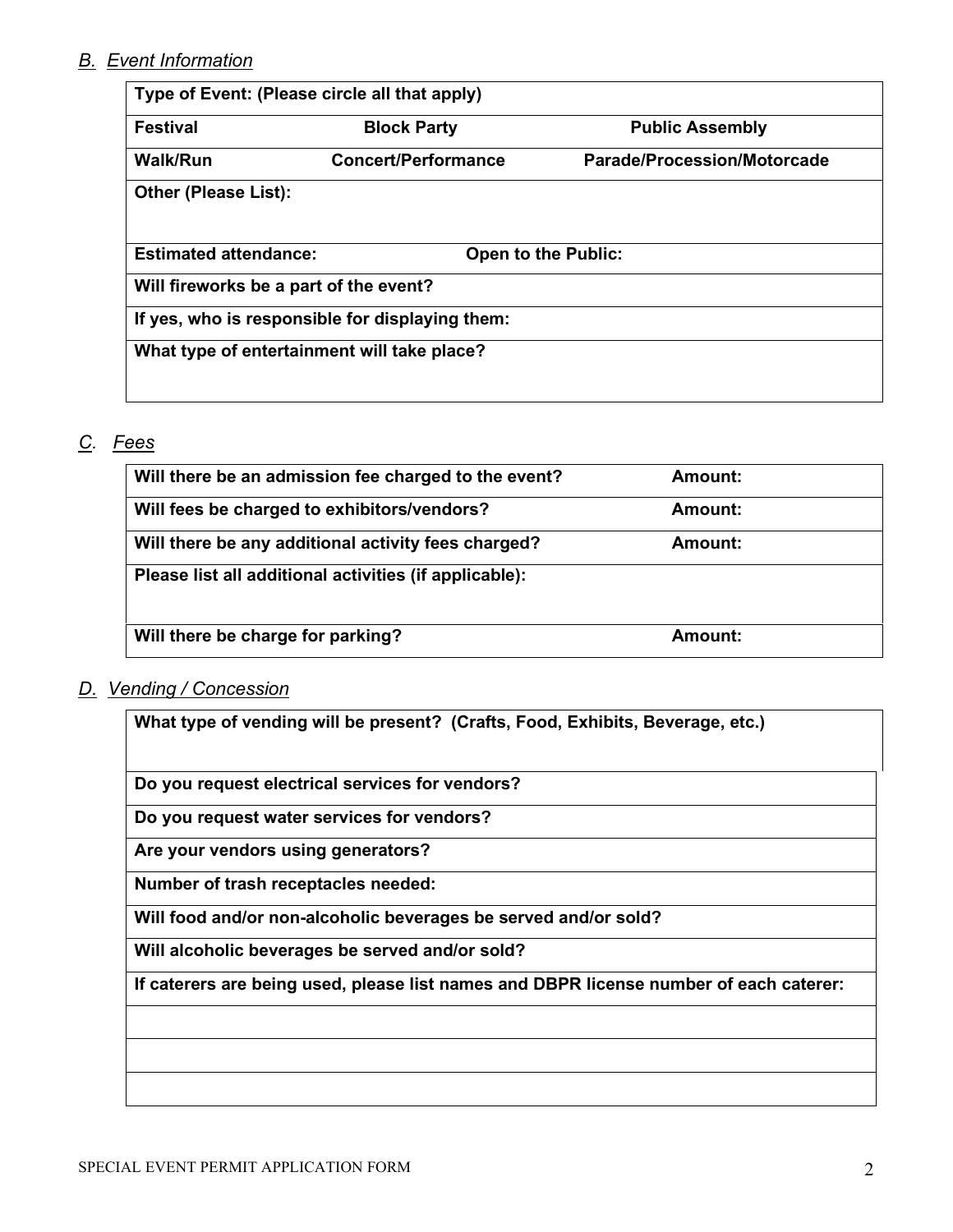# *E. Restroom Facilities:*

**How many port-o-lets will you have?**

**Where will they be located?**

**Who will be the vendor providing the restrooms?**

**How many handicap port-o-lets will you have?**

**How many wash stations will you have?** 

**If port-o-lets are not used, what restroom facilities will your event be utilizing?**

## *F. Medical Arrangement:*

| Will there be ambulance services on site? | <b>Provided by:</b> |
|-------------------------------------------|---------------------|
| Will there be first aid services on site? | <b>Provided by:</b> |

## *G. Equipment*

| Will the event include tents?                            |                                                         |  |
|----------------------------------------------------------|---------------------------------------------------------|--|
| Please specify quantity of tents per each size.          |                                                         |  |
|                                                          | Will you be placing banners and/or signs at your event? |  |
| How many?                                                | Sizes?                                                  |  |
| Verbiage:                                                |                                                         |  |
| Please list number and location of stages:               |                                                         |  |
| Please list location of staff management command center: |                                                         |  |

**Note: Any tent (or grouping of tents) larger than 30 x 30, including vendor tents, must obtain a permit from the City of Tallahassee's Growth Management Department. Please refer to the tent guidelines. NO EQUIPMENT INCLUDING TENTS MAY BE STAKED INTO THE GROUND.**

## *H. Sound and Lighting*

**Who will provide your audio and lighting?**

**Will electrical services be needed?**

**Please list locations and explain:**

## *I. Street Closures and Security*

**Will the event require security (alcohol, monetary, overnight, etc.?)**

**Will the event require street closures?**